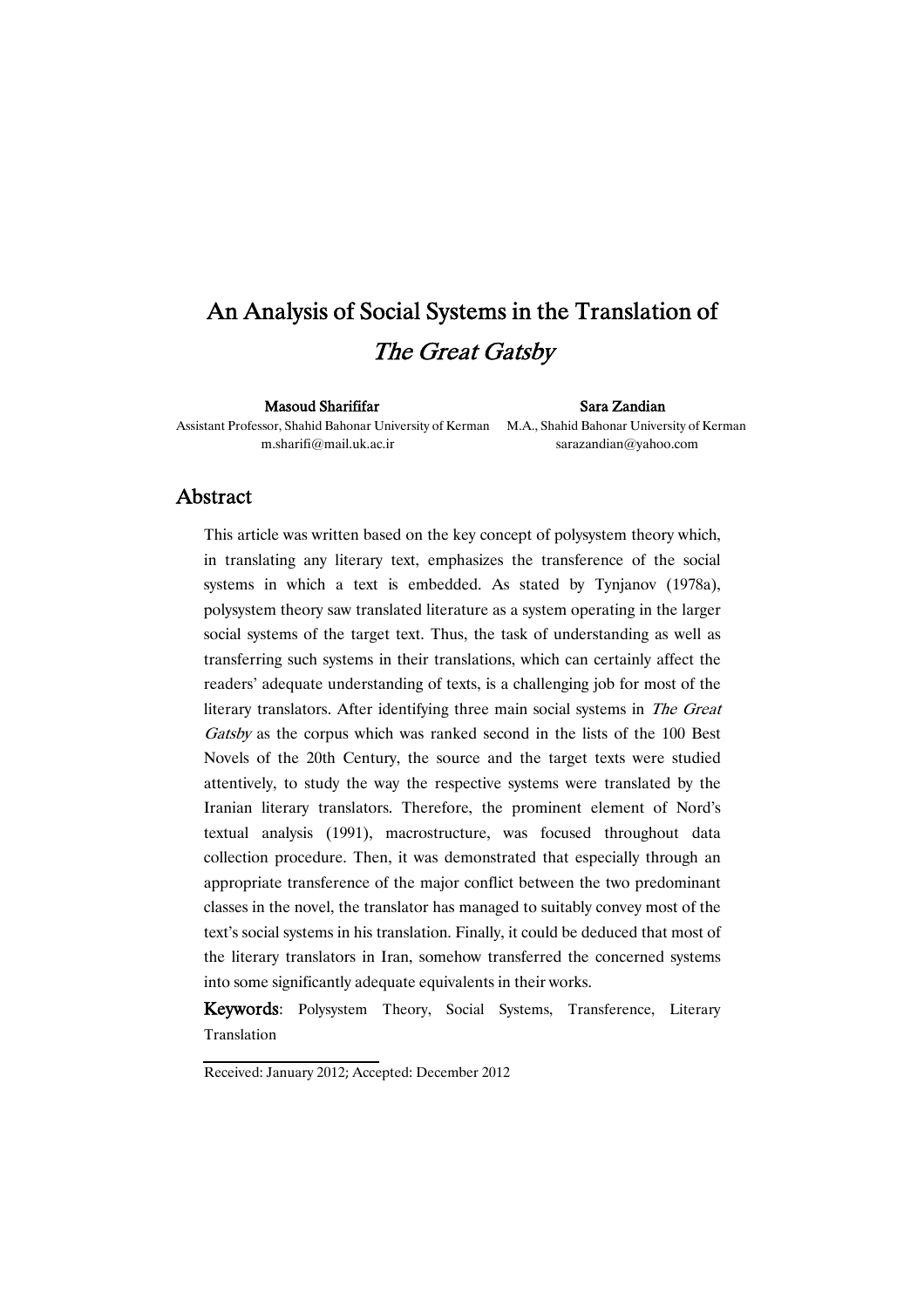### 1. Introduction

As Even-Zohar (1978) stated, language is embedded in culture. A writer is a product of a particular time and a particular context, just as a translator is a product of the same or another time and another context. Thus, to fulfill a role allocated by a community to the activity of translating, in a suitable way, finds significance. However, it seems that especially the social systems of polysystem theory have been usually, consciously or unconsciously, ignored by some literary translators in Iran. Besides, the respective social aspects have seldom been analyzed in any translated text, for example in the translation of a novel. In this way, it seems quite appropriate to bring about some relevant comments on the role of social systems in the translation of a literary work.

Almost all translation theorists (e.g., Munday, 2001) suggest that polysystem theory has had a profound influence on translation studies, in such a way that it has been considered as a less prescriptive statement of translation in different contexts. Even-Zohar (1978) emphasized that translated literature operated as a system first, in the way TL selected works for translation and second, in the way translation norms, behavior and policies were influenced by other co-systems. He focused on the interrelationships of all these systems in the over-arching concept to which he gave a new term, the polysystem. Moreover, according to him (ibid), translation studies followers, like several translation theorists before them, tended to look at one-to-one relationships and functional notions of equivalence; they believed in the subjective ability of the translator to derive an equivalent text, that in turn influenced the literary and cultural conventions in a particular society. Polysystem theorists presumed the opposite: that the social norms and literary conventions in the receiving culture or target system, governed the aesthetic presuppositions of the translator and thus, influenced following translation decisions. Thus, the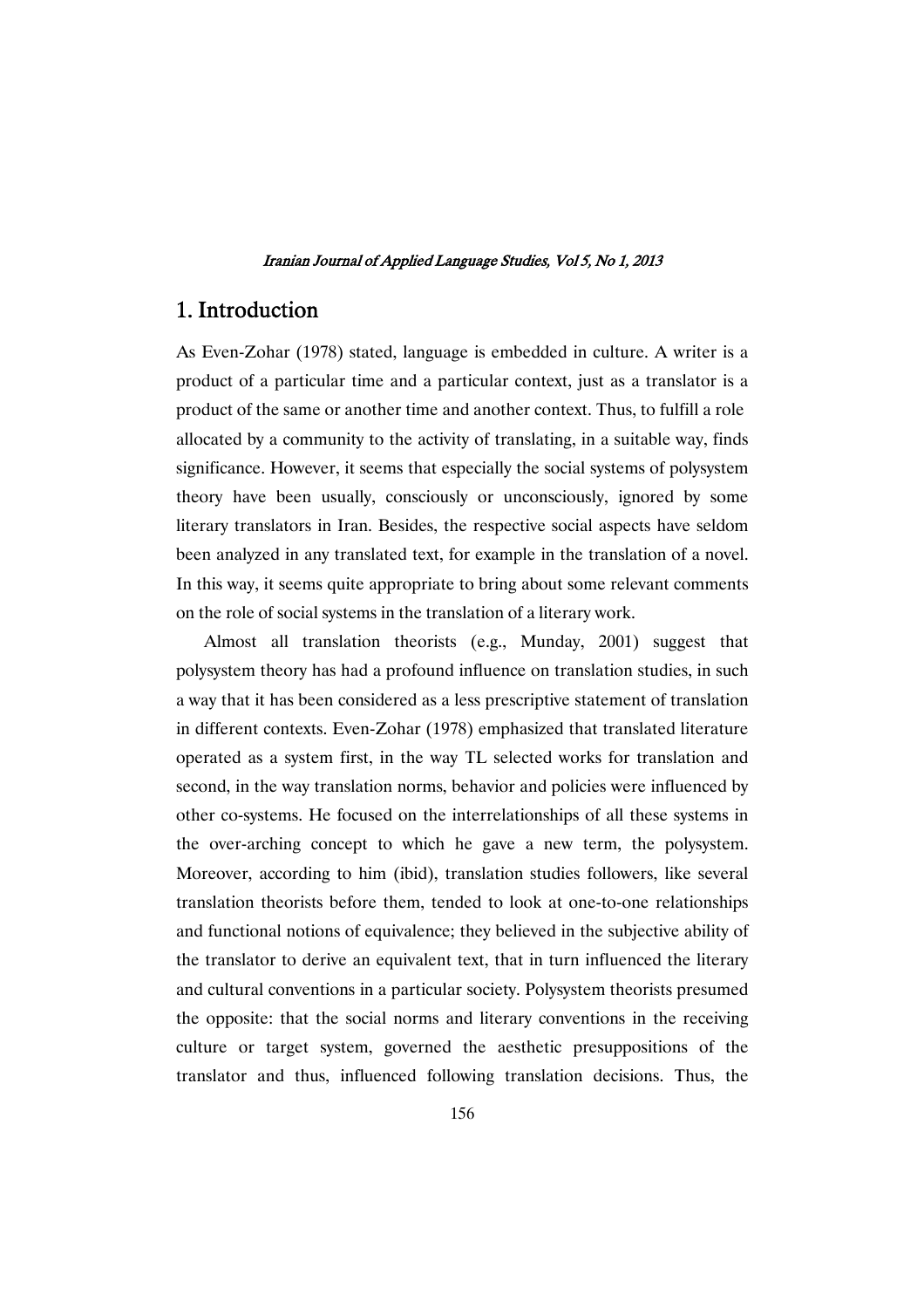advantage of polysystem theory, apparently, is that it allows for its own augmentation and integrates the study of literature with the study of social and economic forces of history.

Moreover, for Toury (1995), the prominent scholar, translations primarily occupied a position in the social and literary systems of the target culture, and that position determined the translation strategies that were employed.

# 2.Methodology

Nord's (1991) textual analysis, with its focus on the text's macrostructure, as a significant factor in analyzing any literary text as well as its translation, has been used as the procedure to collect the necessary data.

It seems that one of the crucial aspects in the analysis of macrostructure is the question of whether there are any sub-texts or in-texts embedded in the source text (ST), i.e., *The Great Gatsby*. This is particularly important in translation, because each level of communication may require a situational analysis of its own. Additionally, as Nord (1991) stated, most writers on translation theory then approved that before anything and as the only way to certify that the ST had been fully understood, any translator initially had to analyze the text thoroughly. Besides, she suggested that the function of the TT was not settled on only from an analysis of the ST, but it was the purpose of the intercultural communication that could pragmatically clarify it. The model Nord (ibid) was striving to produce, then, was largely concerned with the universals of culture-including language, i.e., communication and translation.

### 3. Results and Discussion

Organized in the three main subsystems of polysystem theory, namely the social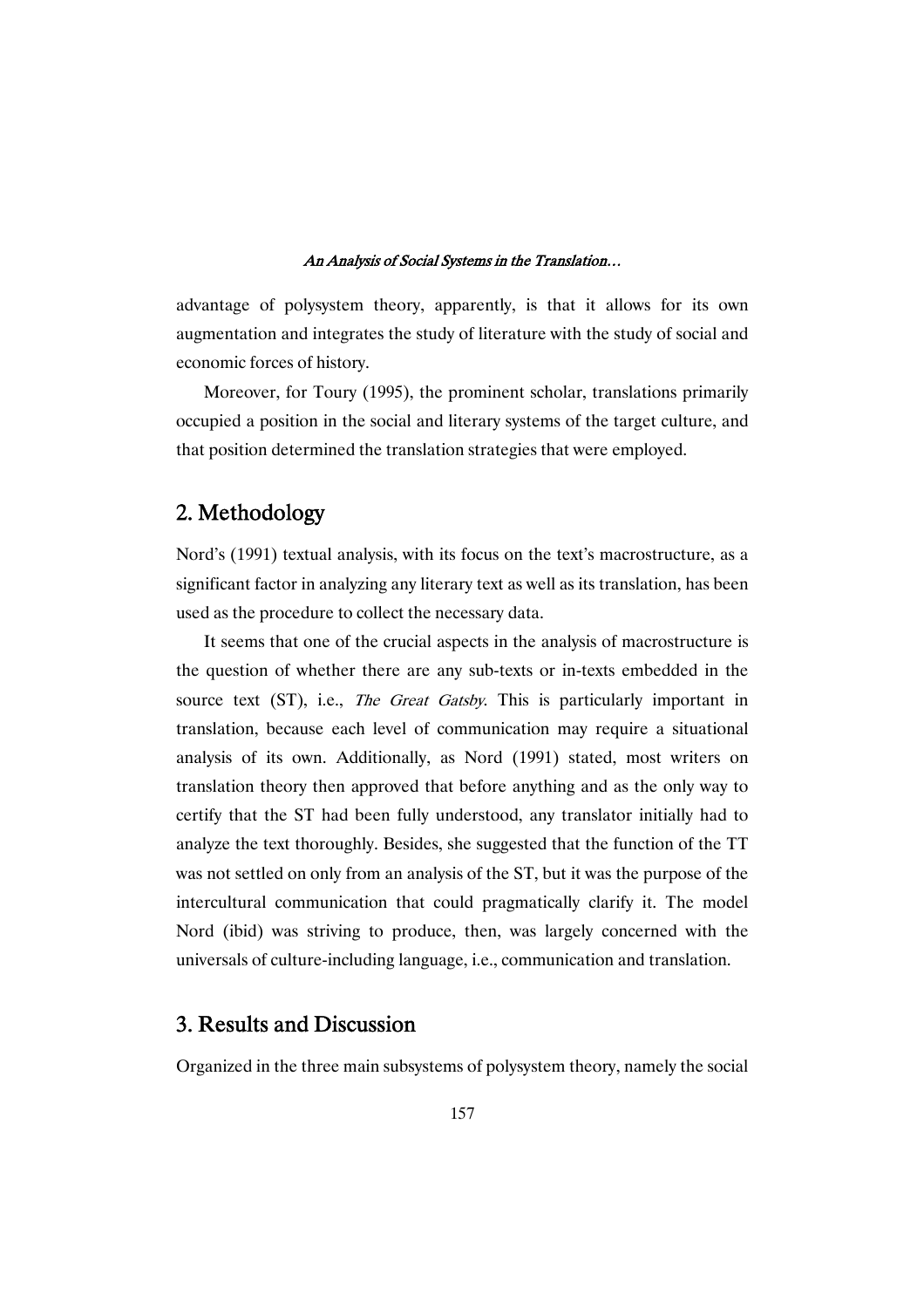type, the relative information in both ST and TT, which from now on are called the social data, are well brought forward, based on Nord's textual analysis. Thus, such social information which are, in other words, the findings from the comparative analysis of ST and TT in a macro level, can be significantly categorized based on the specific feature of the American society through the 1920s, i.e., the Romantic Age, they are reflecting:

## 1. The Contempt of the West Eggers (the new money) by The East Eggers (the old money)

- 1.1. The most domesticated body of salt water in the Western hemisphere, the great wet barnyard of Long Island Sound (p. 5) **اهلی** ترین پهنهی آب شور در نیمکره غربی، یعنی **طویله**ی تر و بزرگ تنگه ی لانگ آیلند (ص۲۱)
- 1.2. His family were enormously wealthy, even in college his freedom with money was a matter for reproach but now he had left Chicago and come East in a fashion that rather took your breath away.  $(p, 6)$

حالا که خانواده او شیکاگو را ترک کرده و به «شرق» آمده بودند، این کوچ را با چنان تشریفاتی انجام داده بودند که آدم مبهوت می ماند. (ص ۲۳)

- 1.3. 'You live in West Egg,' she remarked contemptuously. 'I know somebody there.' (p. 9) با تحقیر رو به من گفت: «شما وست اِگ می مونین؟ من یه کسی رو اونجا می شناسم.» (ص۳۰)
- 1.4. 'Well, these books are all scientific' insisted Tom, 'this fellow has worked out the whole thing. It's up to us, who are the dominant race, to watch out or these other races will have control of things.'

We've got to beat them down', whispered Daisy. (p.11)

" آره، این کتابا همه ش علمیه. این یارو همه جای قضیه رو حساب کرده، حالا دیگه این به عهده ماهس که نژاد برتر هستیم که مواظب باشیم این نژادهای دیگه اختیار کار رو از دست ما نگیرن." دی زی به نجوا گفت: "بايد بكوبيمشون (ص ٣٢)"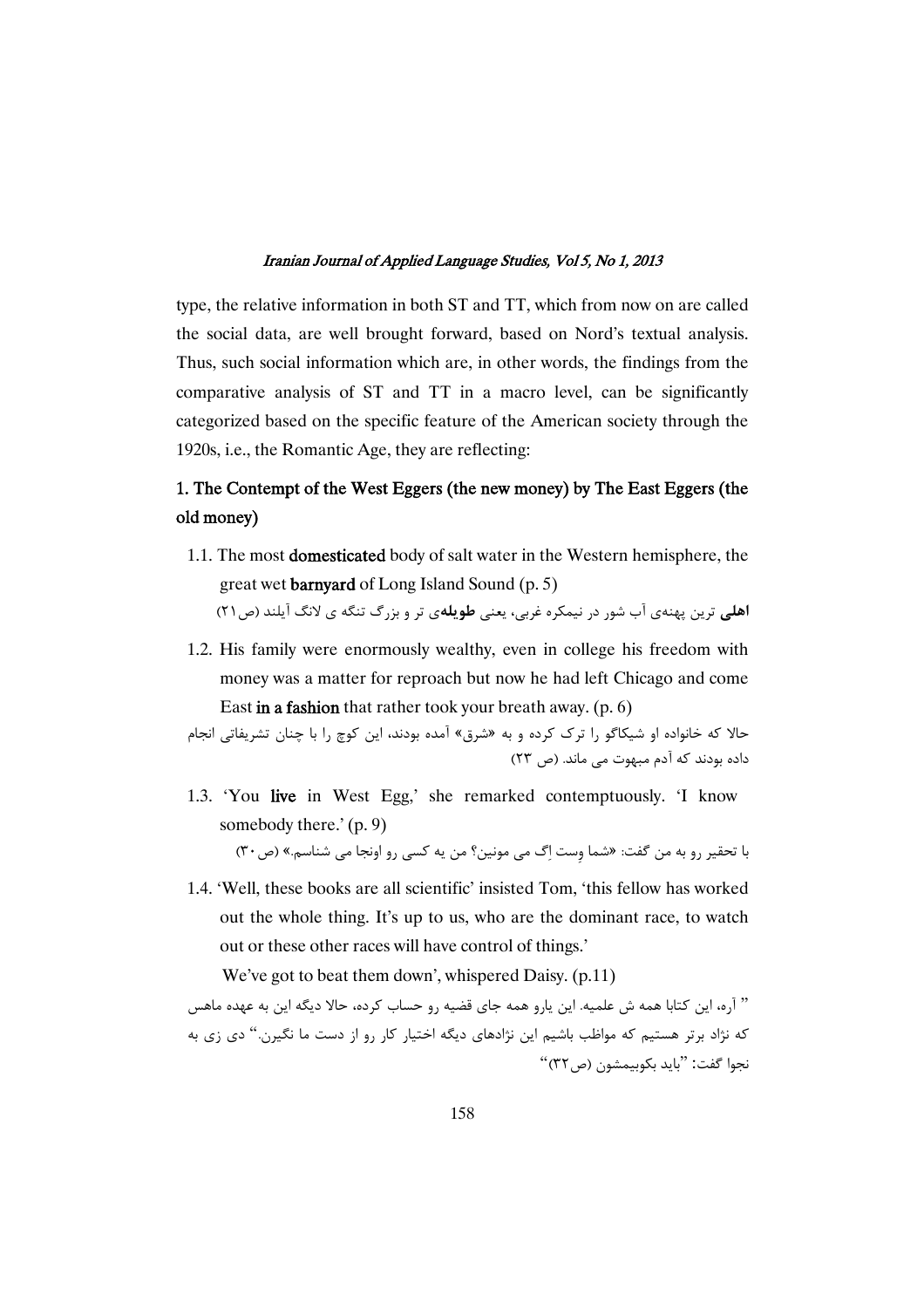1.5. 'I told that boy about the ice'. Myrtle raised her eyebrows in despair at the shiftlessness of the lower orders. 'These people! You have to keep after them all the time.' (p. 22)

«من به اون پسره گفتم یخ بیاره.» مرتل ابروهایش را به حال اضطرار رو به شکایت از بی مایگی فرمانبران زیر دست بالا برد. «عجب آدمایی! همیشه باید هی بهشون بگی بگی.» (ص ۵۳)

1.6. …. All well dressed, all looking a little hungry, and all talking in low, earnest voices to solid and prosperous Americans (p. 28)

)K )9 ) L9 " B^9 )K,\_ ) -K " -C- (,K)S - -K J J. -K ... (64 \$) L4- ,` " C)P

- 1.7. 'He asked me my name and address- inside of a week I got a package from Coirier's with a new evening gown in it. It was gas blue and lavender beads. Two hundred and sixty-five dollars. (p. 29)
- «یارو اسم و آدرسم رو گرفت سر هفته نشده یک بسته ای از کرواریه برام رسید که توش یک لباس شب نوبود. به رنگ **آبی گازی** یه با منجوق های گل خاری. دویست و شصت و پنج دلار» (ص۶۶)
- 1.8. 'Let's get out,' whispered Jordan; 'this is **much too polite** for me'. (p. 30) جوردن در گوشم گفت: «پاشو بریم. اینجا برای من زیادی مودبانه س.» (ص ۶۸)
- 1.9. A whole clan named Blackbuck, always gathered in a corner and flipped up their noses like goats at whosoever came near. (p. 39)

تمام افراد خانواده ای که بلاک بَک نام داشتند، همیشه در یک گوشه جمع می شدند و هر کس نزدیک شان می شد مثل بز دماغ شان را برایش بالا می گرفتند. (ص ۸۷)

1.10. 'I was brought up in America but educated at Oxford, because all my ancestors have been educated there for many years. It is a family tradition.' (p.42)

تربیت من در آمریکا انجام شد و تحصیلاتم در آکسفورد، چون همه اجداد من او نجا درس خوندهن. سنّت خانوادگی یه ». (ص ۹۱)

1.11. 'A souvenir of Oxford days. It was taken in Trinity, Quad. The man on my left is now the Earl of Doncaster'.  $(p.43)$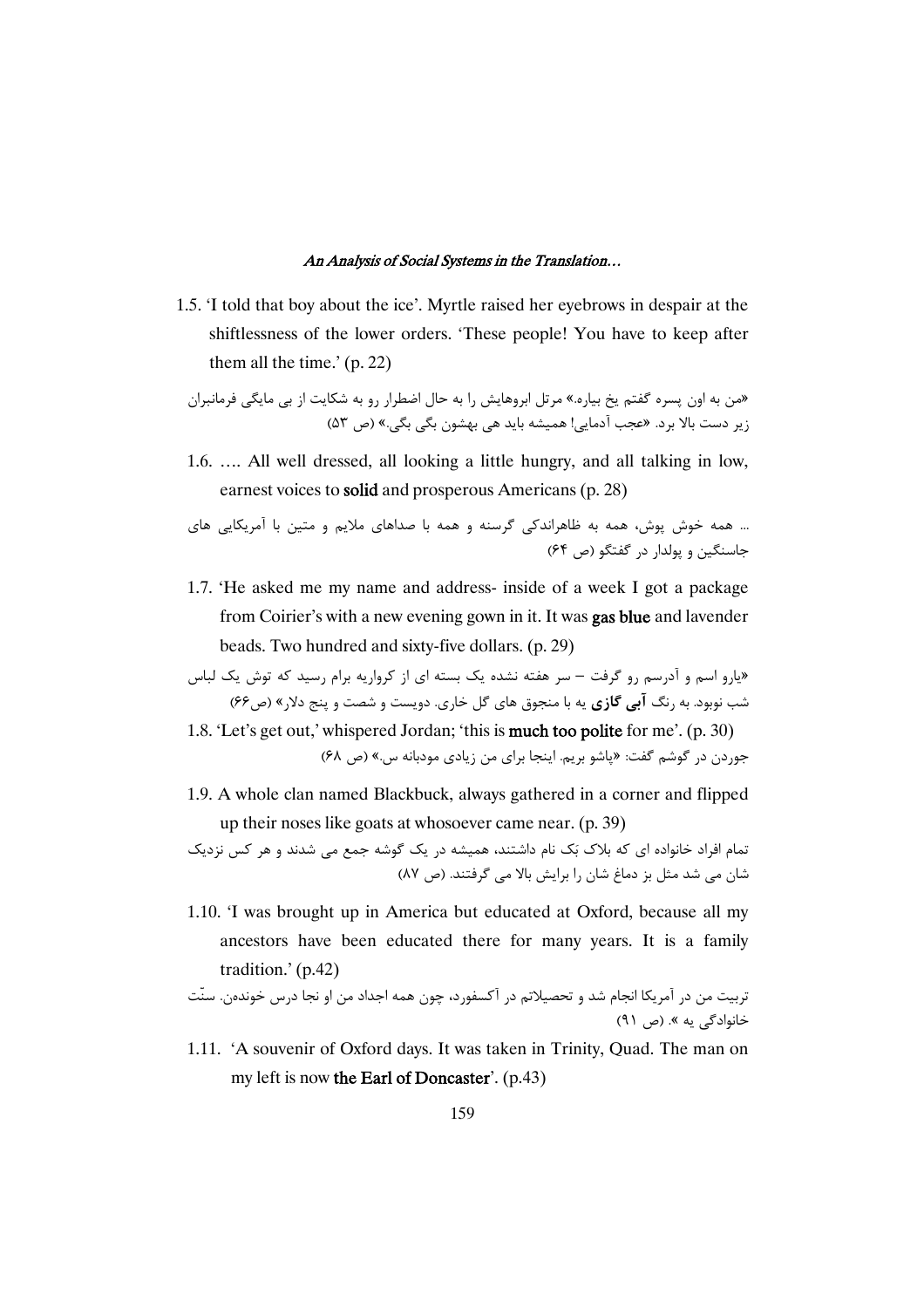«این یادگار روزهای آکسفورده. جلو کالج ترینیتی گرفته شده. کسی که طرف چپ من ایستاده لُرد دانکا ستره.» (ص ۹۳)

1.12. 'He went to Oggsford College in England. You know Oggsford College?' 'I've heard of it.'(p. 46)

رفته به دانشگاه آگس فورد در انگلیس. شما دانشگده آگس فورد بودین؟ ''اسمش رو شنیده م.'' (ص٩٩)

1.13. 'He's quite a character around New York - a denizen of Broadway.' (p.47)

«برای خودش تو نیویورک **قیافه ای یه** – تو برادوی **مجاور شده**.» (ص ۱۰۱)

1.14. While we admired he brought more and the soft rich heap mounted higher- shirts with stripes and scrolls and plaids, with monograms of Indianblue. (p. 59)

در آن حال که به پیراهن هایش **به به** می گفتیم، دسته دیگری از اشکاف بیرون آورد و مخروط نرم گرانبها همچنان بالاتر می رفت پیراهن های راه راه**، ماری،** پیچازی با حروف اول اسمش که **به رنگ آبی** هندی روی آنها ابریشم دوزی شده بود. (ص ۱۲۳)

1.15. 'An Oxford man!' He was incredulous. 'Like hell he is! He wears a pink suit.' (p.77)

تام شاخش درآمد: «تحصیل کردهی آکسفورد! جون عمه ش! باکت و شلوار صورتی پوشیدنش!» (ص ۱۵۸)

1.16. 'Listen, Tom. If you're such a snob, why did you invite him to lunch? ' demanded Jordan crossly. (p.78)

جوردن با عصبانیت گفت: «ببین تام، اگه تو **داخل ادم حسابش نمیکنی** پس چرا دعوتش کردی به ناها, ؟» (ص ١۵٨)

### 2. Prevalence of immorality among different layers of the American society through Jazz Age

2.1. We all looked the knuckle was black and blue.

'You did it, Tom,' she said accusingly.' That's what I get for marrying a brute of a man, a great, big, hulking physical specimen of a ------ '(p.10)

همه نگاه کردیم- مفصل وسط انگشت کبود و سیاه شده بود.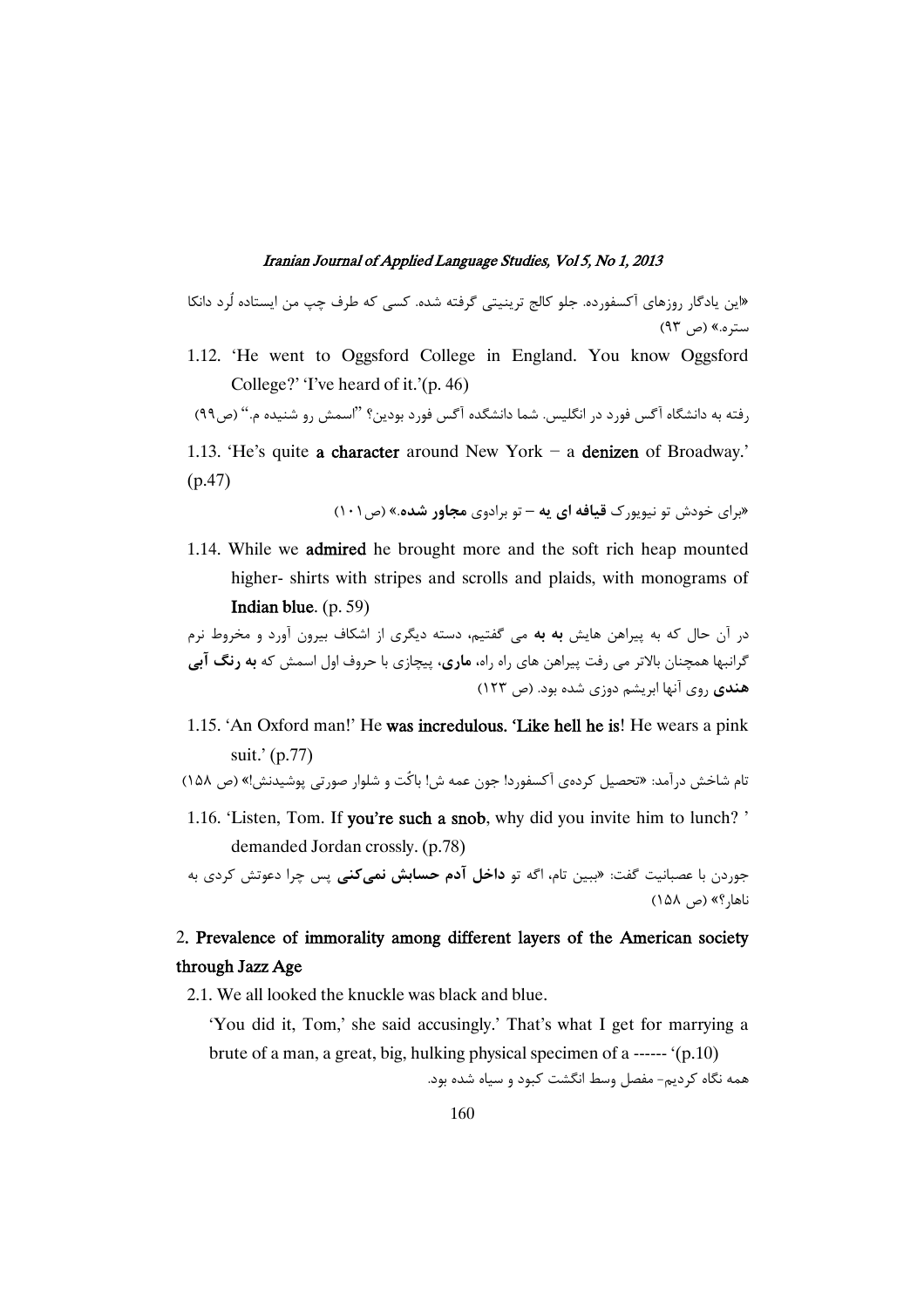دى زى با لحن متهم كننده اى گفت :''تام اين كار توئه. اين نصيب من از ازدواج با يه نرّه غوله با نوع عظيم جسیم و گنده ای از حیوانی به اسم... " (ص ٣١)

2.2. 'Why she said hesitantly, Tom's got some woman in New York.' 'Got some woman?' I repeated blankly.

'She might have the decency not to telephone him at dinner time. Don't you think?' (p.12)

میس بیکر با تردید گفت:''آخه… تام تو نیویورک یه رفیقه داره.'' ومن با نفهمی تکرار کردم: ''رفیقه داره؟'' "اقلاً خوبه آنقدر انسانيت داشته باشه كه سر شام ديگه تلفن نزنه." (ص ٣۵)

2.3. 'It does her good to get away.'

'Doesn't her husband object?'

'Wilson? He thinks she goes to see her sister in New York. He's so dumb he doesn't know he's alive.'(p.18)

".t ,K - )3, T, " -. J, " "E, X,LI, JK" ) MK T -" J. -( . ? .JK,. Z + 9 -9 V ED" E (" (47\$) ".9

2.4. In the main hall a bar with a real brass rail was set up, and stocked with gins and liquors and with cordials so long forgotten that most of his female guests were too young to know one from another. (p. 26)

در سرسرای اصلی باری با میله برنجی اصل برپا شده بود و آن را باجینها و مشروبهای قوی می انباشتند و با لیکورهایی که مدتها بود فراموش شده بودند و بیشتر مهمان های زنش جوان تر از آن بودند که انواع آنها را از هم باز شناسند. (ص۶۲)

2.5. At first I thought it was another party, a wild rout that had resolved itself into 'hide-and-seek' or 'sardines- in- the-box'with all the house thrown open to the game. (p. 52)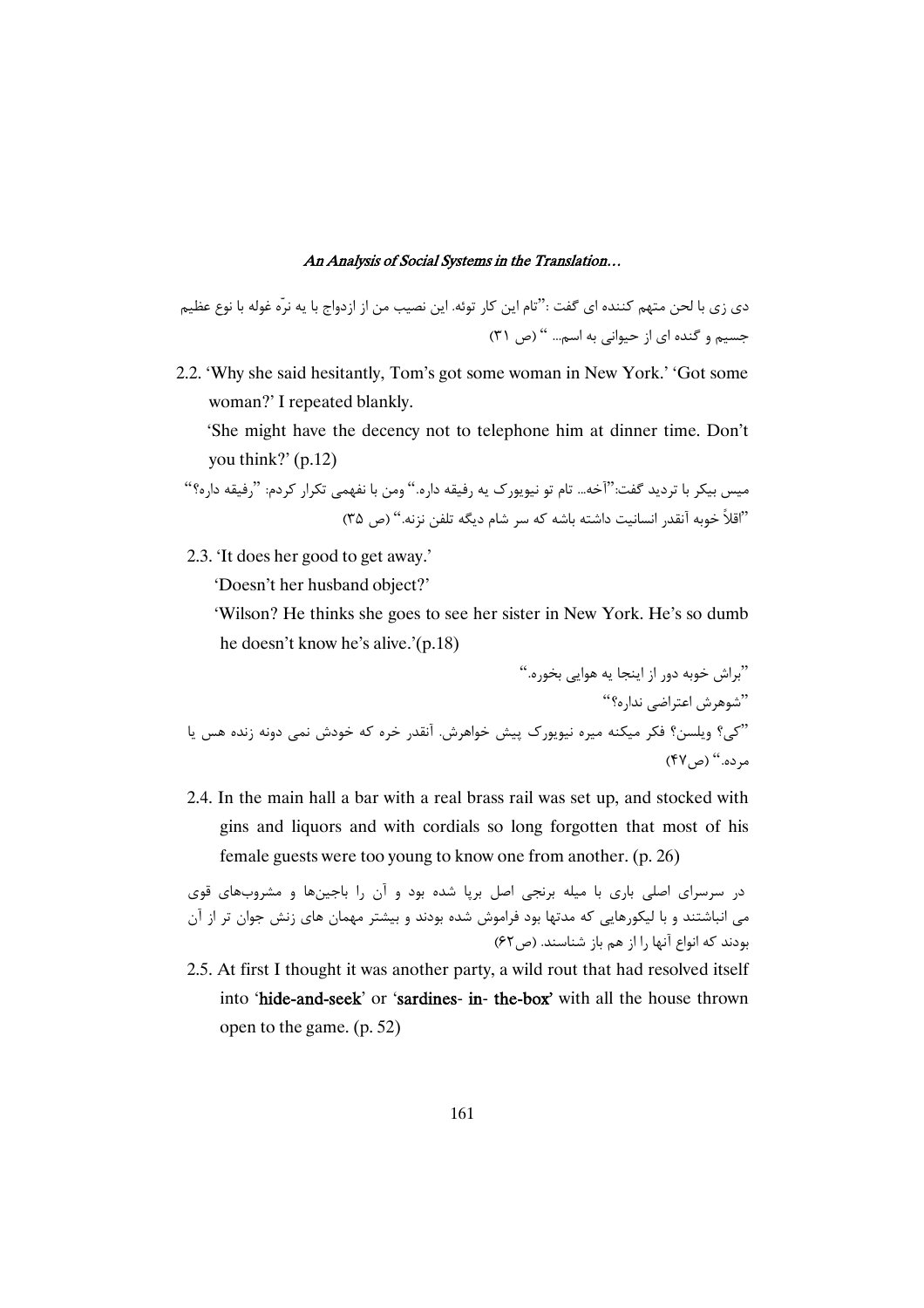اول فکر کردم لابد یکی دیگر از شب نشینی های اوست: بزم بیبند و باری که به «**قایم باشک**» و «**ساردین در قوطی**» رسیده باشد و تمام ساختمان را در اختیار بازی کنندگان قرار داده باشند. (ص  $(1)$ 

2.6. 'I wonder where in the devil he met Daisy. By God, I may be oldfashioned in my ideas, but women run around too much these days to suit me. They meet all kinds of crazyfish.' (p. 66)

می خوام بدونم کدوم **جهنم درّهای** با دی زی آشنا شده. به خدا قسم من ممکنه افکارم قدیمی باشه ولی ه عقیدهی من زنها این روزا دیگه از بس این وراون ور م<sub>عا</sub>رن با همه جور**حیوونی** آشنا میشن. (ص ė  $(17Y$ 

2.7. We drank down nervous gaiety with the cold ale.

'What'll we do with ourselves this afternoon? cried Daisy,' and the day after that and the next thirty years?' (p.75)

شنگولی عصبی را همراه آبجو سرد **نوشیدی**.

دی زی فریاد کشید: "امروز بعداز ظهر چه کار کنیم؟ و فردا و سی سال آینده؟" (ص۱۵۲)

2.8. 'Come on, Daisy', said Tom, pressing her with his hand towards Gatsby's car. 'I'll take you in this circus wagon.' (p.77)

تام دی زی را به طرف اتومبیل گتسبی هل داد و گفت: **«یالًا**. من تورو با این واگن سیرک به شهر می برم.» (ص ۱۵۷)

2.9. 'I know I'm not very popular. I don't give big parties. I suppose you've got to make your house into a pigsty in order to have any friends- in the modern world.'

…The transition from libertine to prig was so complete. (p. 83)

«من می دونم که مورد توجه نیستم. مهمونی های بزرگ نمی دم. مث این که آدم اگه بخواد تو این دنیای تجدّد یه چن تا دوس داشته باشد، اول باید خونه ش رو تبدیل به طویله بکنه.» .... تبدیل **عیاش بی بند و بار** به **آقا معلم اخلاق** ازهر لحاظ کامل بود. (ص ۱۶۷)

2.10. 'Once in a while I go off on a spree and make a fool of myself, but I always come back, and in my heart I love her all the time.' 'You're revolting,' said Daisy. (p.84)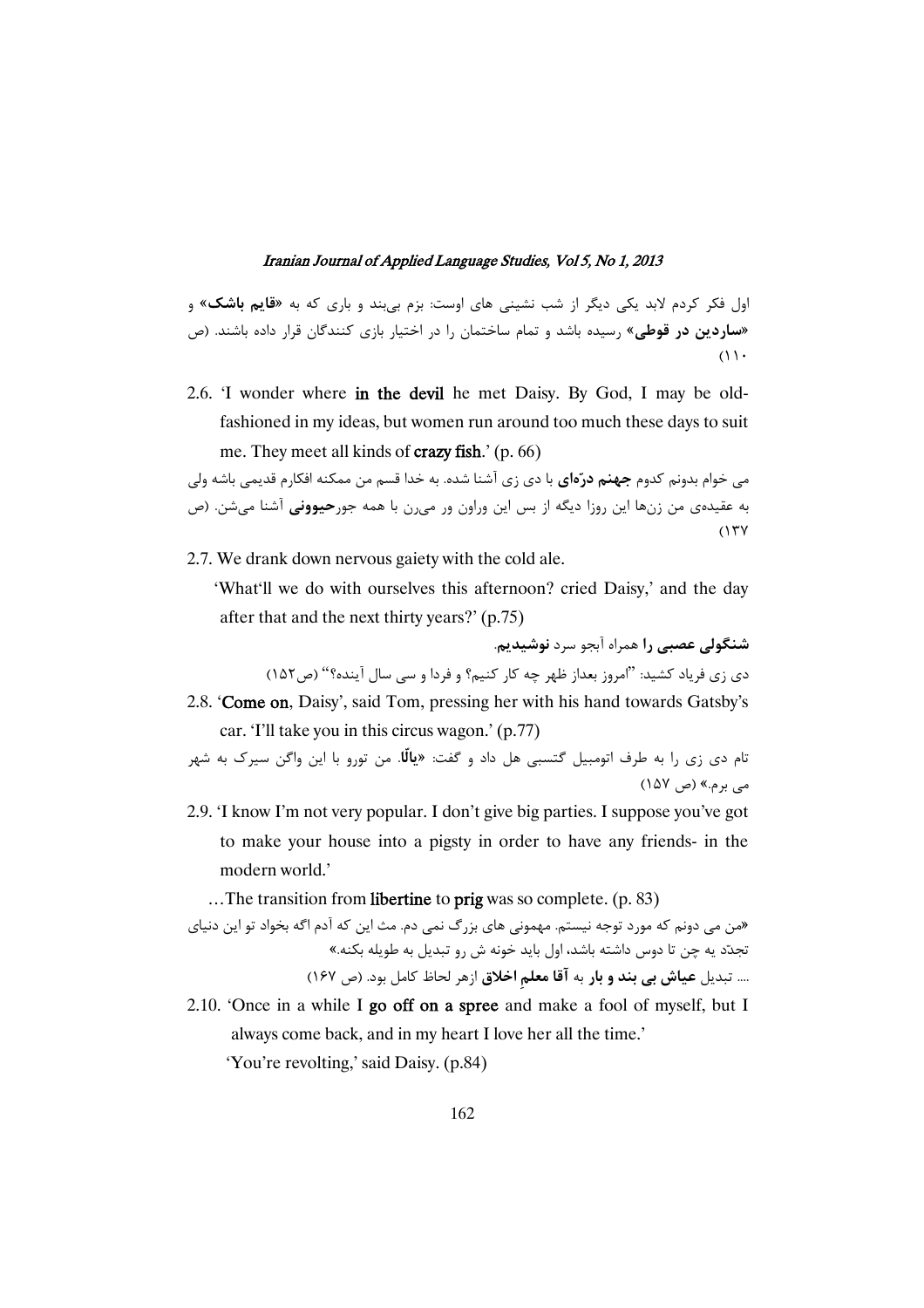درسته که من گاهی **به گریز کوچولویی می زنم** و خیطی بالا میارم. (ص ۱۶۹) ولی همیشه بر می گردم چون تو دلم همیشه دی زی رو دوس دارم."  $\cdot$ دي زي گفت: "کارات تبهوّع آوره

# 3. Predominance of Materialistic as well as shallow attitudes towards life through Flapper Age

3.1. 'How you ever get anything done is beyond me'.  $(p. 9)$ 

«اینکه اصلاً تو چطور از عهده ی کاری برمیآی، خودش مسئلهای یه که **عقل من بهش قد نمی ده**.»  $(59, 8)$ 

3.2. 'Oh, I'll stay in the East, don't you worry; I'd be a God damned fool to live anywhere else.'

At this point Miss Baker said: 'Absolutely!' with such suddenness that I startled. (p. 9)

«البته که تو شرق می مونم خیالت راحت باشه. اگر بخوام جای دیگه ای زندگی کنم **پاک احمقم**.» (ص ٢٩) در اين لحظه ميس بيكر گفت: ''قطعاً!'' و چنان ناگهاني كه من يكه خوردم.

- 3.3. 'Well, it's a fine book. It's all scientific stuff; it's been proved'.
	- 'Tom's getting very profound,' said Daisy, with an expression of unthoughtful sadness. 'He reads deep books with long words in them'. (p.10)

«هیچی دیگه، کتاب خیلی خوبی یه. همه مطالبش علمی یه. **یارو** حرفش رو ثابت کرده.» دی زی که یک غم آنی چهره اش را گرفته بود گفت: «تام داره خیلی **پُر عمق** می شه. **کتابای عمیقی** می خونه که پر از لغتای گنده س.» (ص ۳۲)

3.4. 'Is she from New York?' I asked quickly. 'From Louisville. Our white girlhood was passed together there. Our beautiful white ...' (p.14)

من تند رسيدم:"اهل نيويوركه؟" «نه لویی ویل. دوران دوشیزگی سپیدمون رومادوتا اونجا باهم گذراندیم. **دوشیزگی سپید** زیبامون … »  $($ م  $\cdot$   $\uparrow$   $\circ$ 

3.5. The sister, Catherine, was a slender, worldly girl of about thirty, with a solid, sticky bob of red hair. When she moved about there was an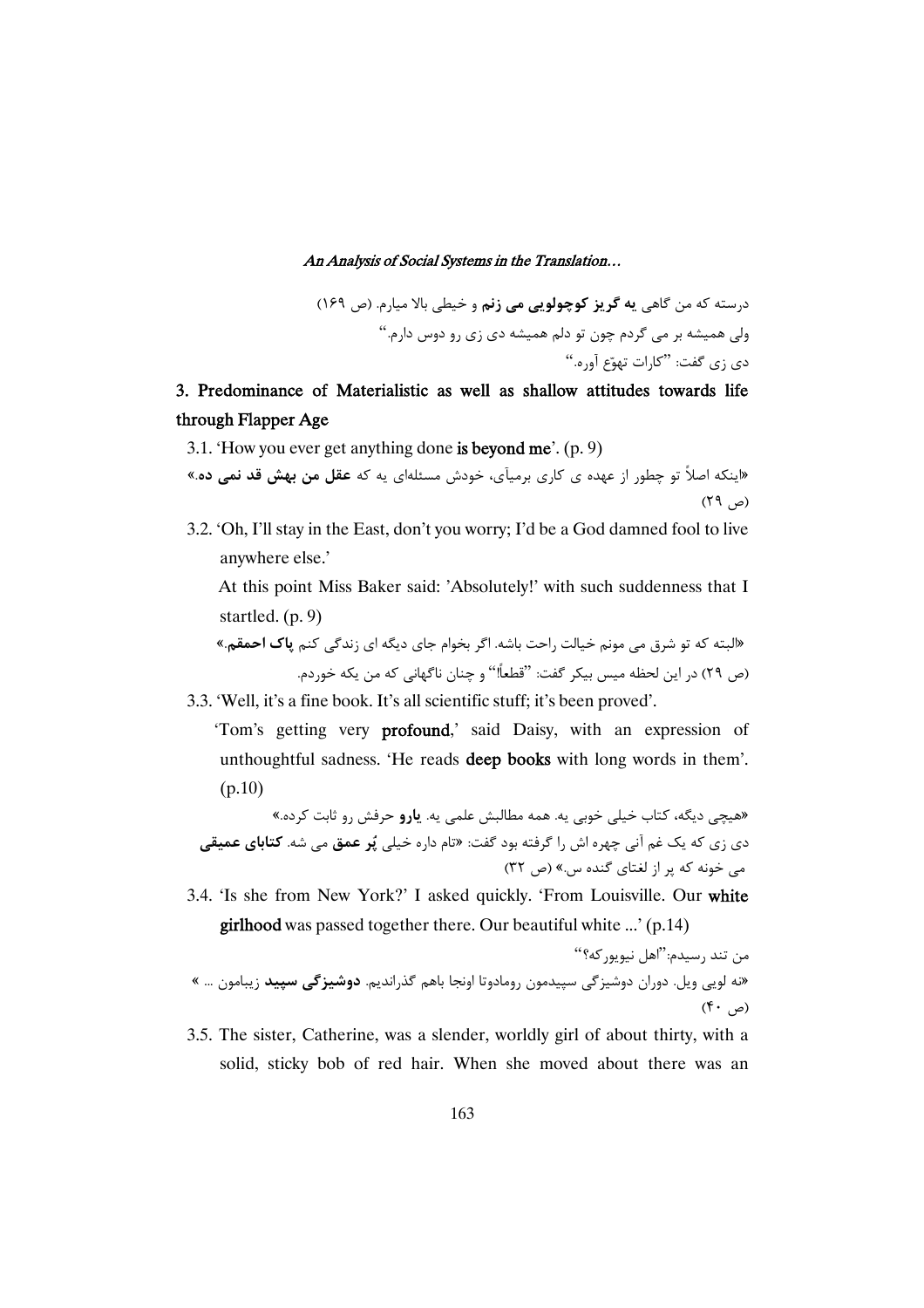incessant clicking as innumerable pottery bracelets jingled up and down upon her arms. (p. 20)

کاترین خواهر خانم ویلسن زنی باریک اندام**، دنیایی** و سی ساله بود. موهای سرش را کوتاه قیچی کرده بود- هنگامی که راه می رفت، دستبندهای سرامیک متعددی که به ساعدهای خود بسته بود به هم می خورند و یک بند صدایی شبیه به ترق ترق از آنها برمی خاست. (ص ۵۱)

3.6. Her laughter, her gestures, her assertions became more violently affected moment by moment, and as she expanded the room grew smaller around her. (p. 21)

خنده اش، حرکاتش و اظهاراتش لحظه به لحظه، به شدت بیشتری تصنعی می شد و هر چه او منبسطتر می گشت اتاق کوچک ترمی شد. (ص ۵۲)

3.7. 'Well, they say he is a nephew or a cousin of **Kaiser Wilhelm's**. That is where all his money comes from'.

'Really?'(p. 22)

«مي گن كه برادرزاده يا پسرعموي **قيصر آلمانه**. پولاش ازونجا اومده.» "راستي؟" (ص ۵۵)

3.8. They were at least aware of the easy money in the vicinity and convinced that it was theirs for a few words in the right key. (p. 28)

دست کم از وجود پول آسانی که در همسایگی ریخته بود به نحو دردناکی آگاه بودند، و معتقد به اینکه با چند کلمه ، به شرطی که با لحن مناسبی گفته شود، سهمی از آن نصیبشان خواهد شد.(ص ۶۴)

3.9. A stout, middle-aged man, with enormous owl-eyed spectacles, was sitting somewhat drunk on the edge of a great table, staring with unsteady concentration at the shelves of books. (p. 30)

مردی تنومند و میان سال با عینک عظیم چشم جغدی و نسبتاً مست روی لبه ی میز بزرگی نشسته بود و با تمرکز نامداوم به قفسه های کتاب خیره مانده بود. ( ص ۶۸ )

3.10. I was looking at an elegant young roughneck whose elaborate formality of speech just missed being absurd. (p. 32)

من به جوان به ظاهر **بزن بهادر** شیکپوشی می نگریستم که سخن گفتن لفظ قلم او فقط یک پرده تا مرز کارهای **مضحک بی معنی** فاصله داشت. (ص ۷۲)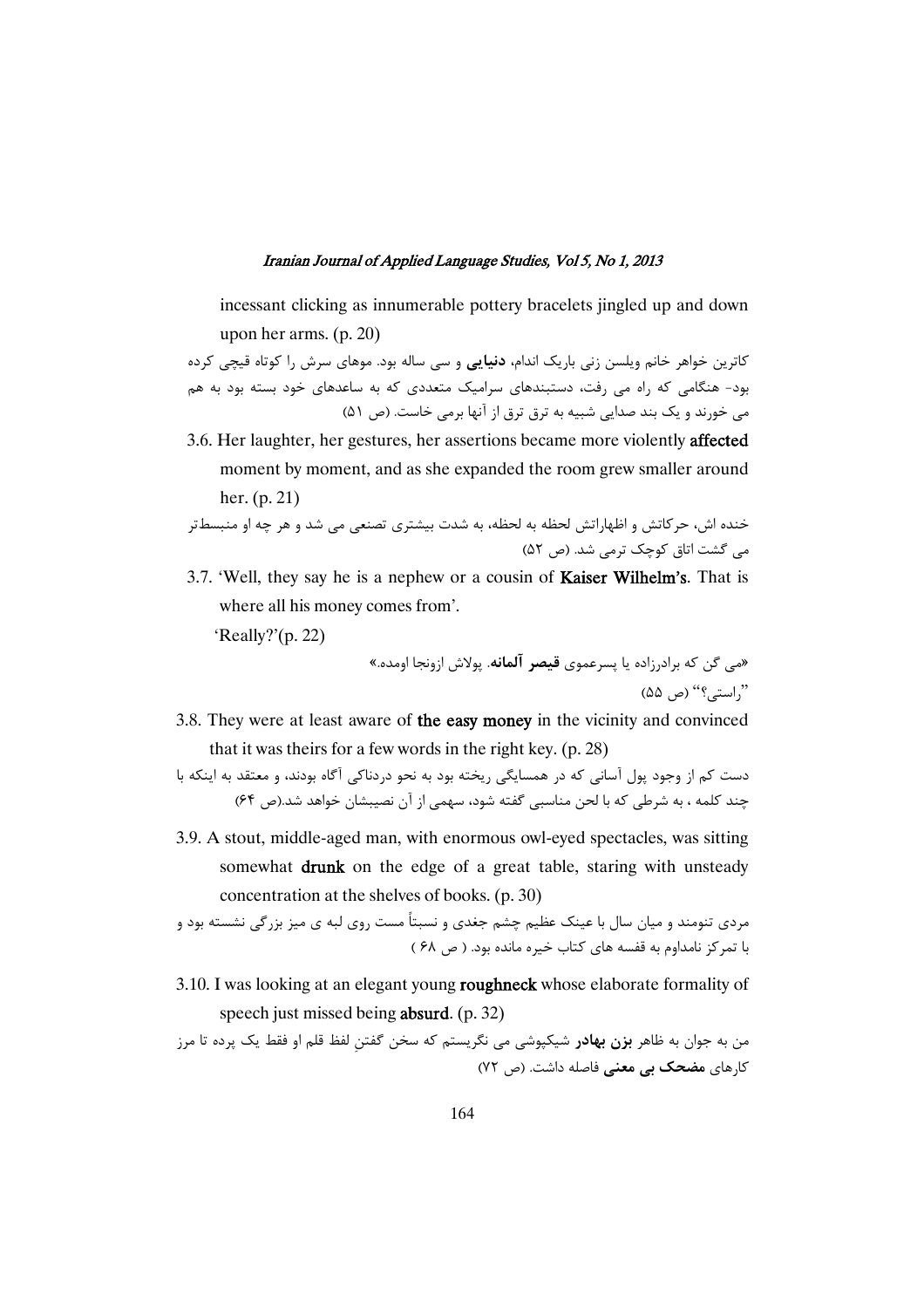3.11. The very phrases were worn so threadbare that they evoked no image except that of a turbaned'character' leaking sawdust at every pore as he pursued a tiger through Bois de Boulogne. (p. 42)

حتی عبارت هایی که به کار می برد چنان از فرط استعمال نخ نما شده بودند که هیچ گونه تصویری برنمی انگیختند، جز تصویر **ادمکی عمامه به سر** که وقتی در جنگل بولونی به تعقیب ببرها می پرداخت از تمام منافذش خاک ارّه بیرون می ریخت. (ص ۹۲)

3.12. Americans, while willing, even eager, to be serfs, have always been obstinate about being peasantry. (p. 57)

آمریکایی ها که گاه حاضر اند **نوکربی جیره و مواجب** دیگری شوند، همیشه با سرسختی از پذیرفتن رعیتی ابا کرده اند. (ص ۱۱۹)

3.13. The transactions in Montana copper that made him many times a millionaire, found him physically robust but on the verge of soft – mindedness .(p. 63)

-( >C BDP ) 9 ( ( 9 ) 7, ", -( ))L9 M9 )K -9)9 6)) (132 \$) .**: : ) 39G**

3.14. Dan Cody inhospitably died. (p. 64)

دان کودی مُرد و **خوان گسترده اش را برچید.** (ص ١٣٣)

3.15. 'You think I'm pretty dumb, don't you? Perhaps I am, but I have a \_\_\_ almost a second sight, sometimes that tells me what to do. Maybe you don't believe that, but science\_\_'(p. 77)

"شما فكر مي كنين من خرم؟ شايد اين جور باشه اما من يه چيزي دارم- تقريباً يه بينايي دوم كه گاهي بهم میگه باید چه کار کنم. شاید شما باور نکنین ولی علم…" (ص۱۵۷)

# The Analysis of the Translation of Social Systems Used in The Great Gatsby and Its Translation

According to polysystem theory (1978), any translated text can be considered as a system which functions in the larger social systems, so that such literary work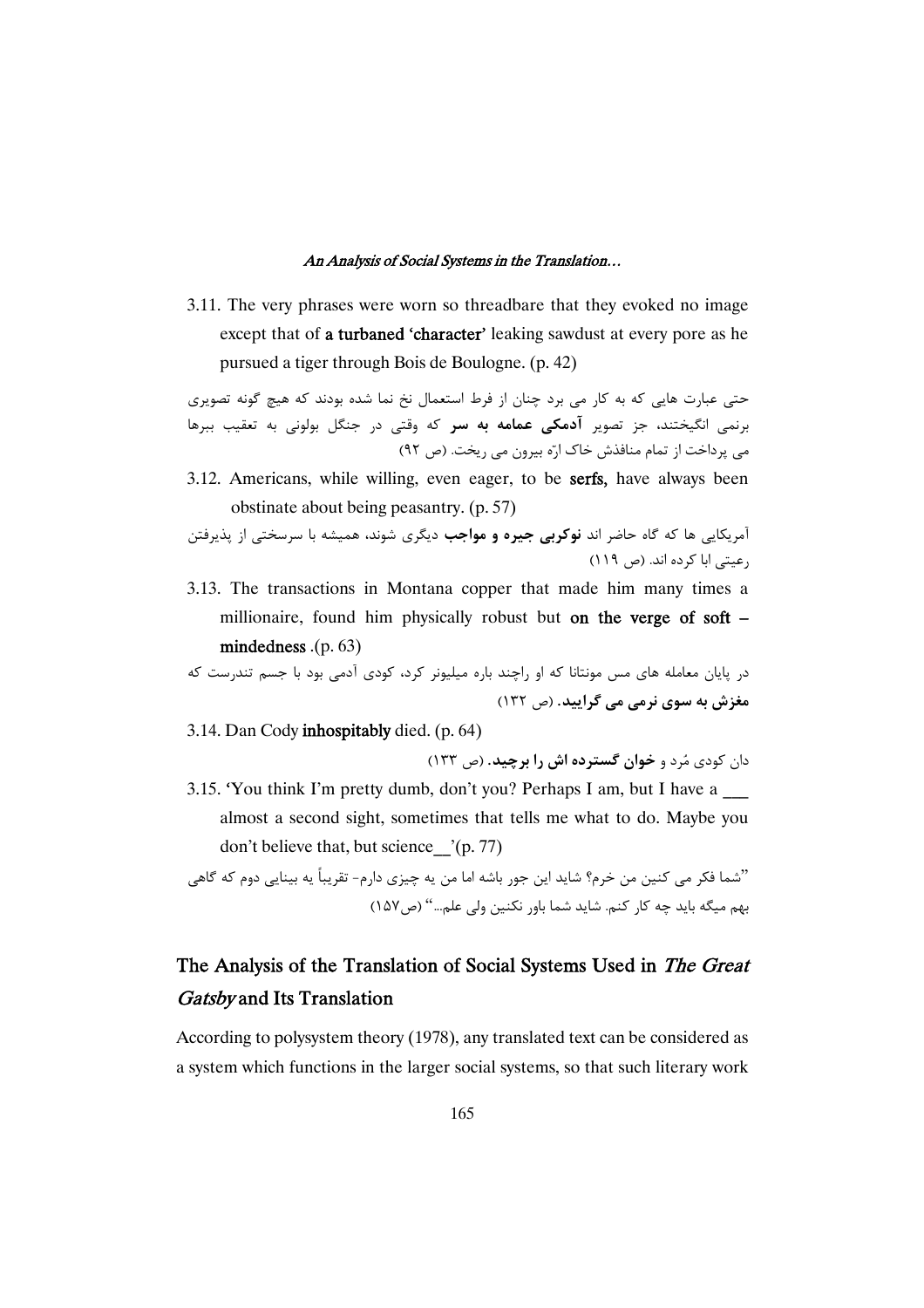cannot be studied separately but as a part of a literary system, which itself is defined as a system of functions of literary order which are in continual interrelationship with other orders. Besides, which finds significance with regard to the polysystem, seems to be the interaction of the variable levels of the system at a fixed moment in history. In this way, the concerning social systems in both ST and TT are brought here, which could be significantly categorized based on the specific feature of the American society through the 1920s, they have been reflecting:

The contempt of The West Eggers (the new money) by The East Eggers (the old money): The most important and predominant social system pervading the novel, as examples number 5 or 6 belong to this category

For the most part, the translator has well transferred some major social systems which concern that main conflict between the two predominant classes in the novel, namely The West Eggers (the new money) and The East Eggers (the old money). Skillfully and through an individual discourse, the translator has managed to convey Tom's contemptuous tone as the agent of aristocrats. Especially, the suitable transfer of the way Tom has addressed Gatsby in the novel, as well as most of the conversations between the two concerned groups of characters, have come up to an appropriate work on the whole. This, have increased the potency of his equivalents concerning the social systems.

Predominance of Materialistic as well as shallow attitudes towards life through Flapper Age: The second major social system which pervades not only The Great Gatsby but also other modern societies.

Although such social system is normal for modern societies, its concepts are sometimes so complicated that their translations somehow seem demanding. In this regard, there are some cases, for instance numbers 3.3, 3.4, 3.8. and 3.13 that the translator could not provide meaningful and appropriate equivalents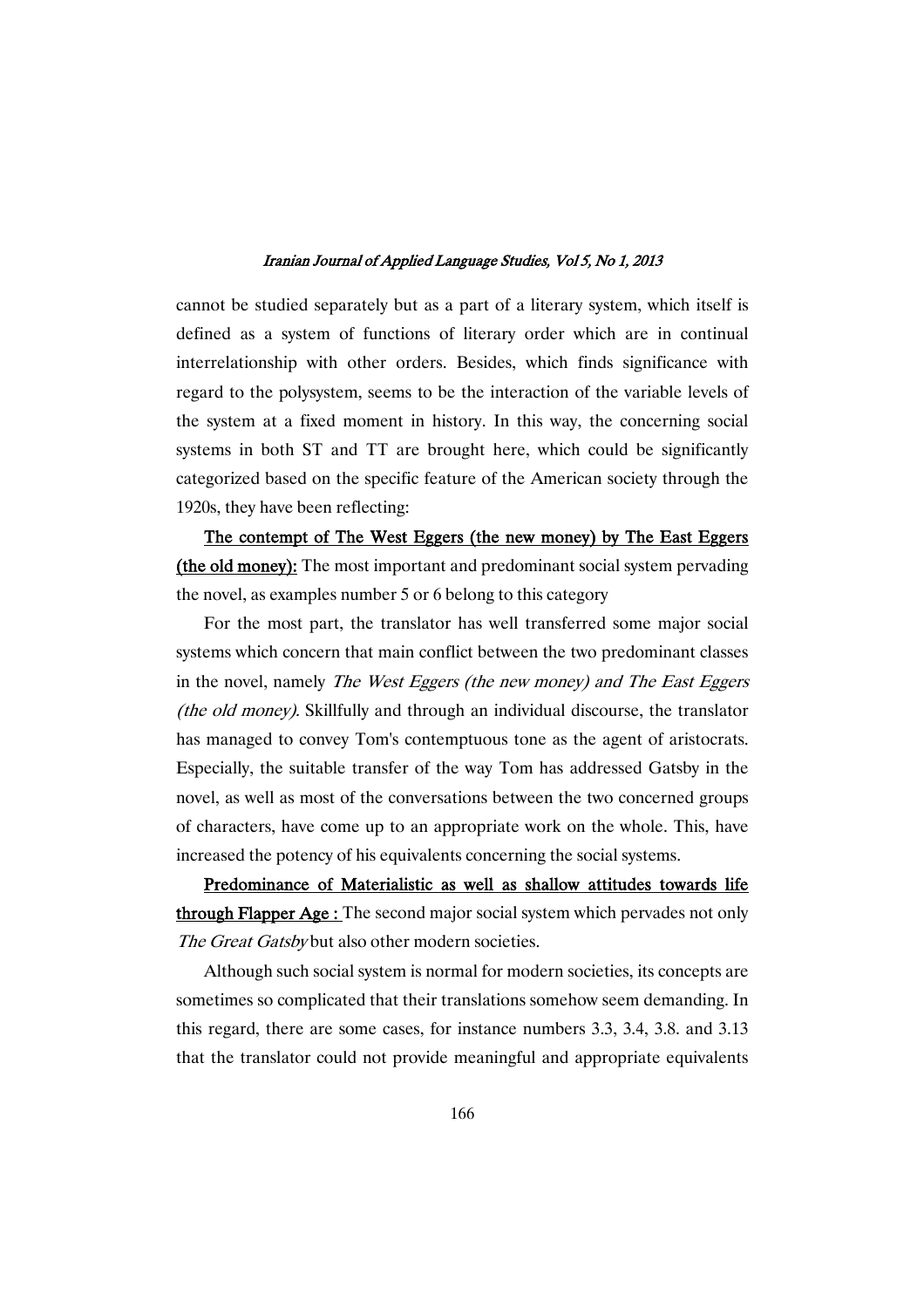for some materialistic concepts regarding the concerned social system. Exact and relevant equivalents have had to be provided for some of the discussed points.

Prevalence of immorality among different layers of the American society through Jazz Age: another major social system and at the same time, the commonest for the American society through 1920s

Since some of the items of this social system are somehow related to culture, their translations have, by far, necessitated the translator's more thoughtful consideration. In this way, there are some cases for example numbers 2.6, 2.7 where the translator have either contented himself to the mere exact words (or social concepts) of the ST or have not wholly transferred the significance of some social concepts of the ST. However, for most of the sentences or phrases concerning the respective social system, the translator has provided some meaningful and appropriate equivalents in the TT.

## 4. Conclusion

This research aimed to analyze the major social systems (as included in polysystem theory) in the translation of *The Great Gatsby*. Such social systems included the contempt of The West Eggers (the new money) by The East Eggers (the old money), predominance of materialistic as well as shallow attitudes towards life through Flapper Age and prevalence of immorality among different layers of the American society through Jazz Age. As demonstrated before, the translations of almost all the three social systems have been somehow demanding. Besides, according to Munday (2001) and early translation scholars, translations first take a place in the social systems of the target culture and that place selects the translation strategies that are used.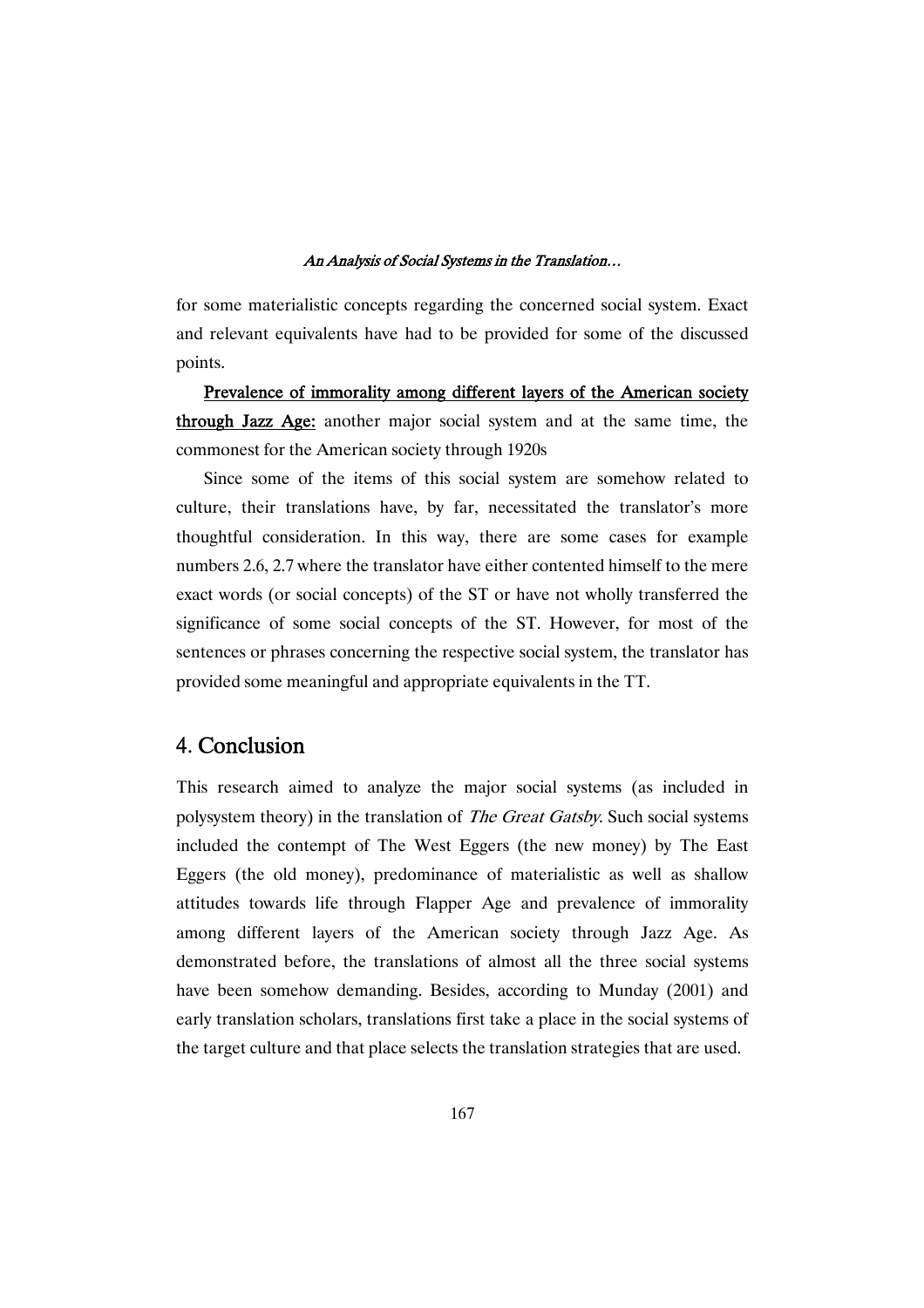Thus, on deciding about a suitable translation for any social system, a translator should consider the position of the concerned social items in the receiving culture in order to be able to provide more relevant and exact equivalents. This point may be also reminiscent of Toury's view (1995) towards translation. He considered translation to be an activity governed by norms, socio-cultural constraints, specific to a culture and society which determine the type and extent of equivalence manifested in actual translations.

Therefore, it can be deduced from the above comments that one of the key factors in analyzing a literary translator's success in transferring social systems of a literary text can be the extent he has managed to effectively convey the concerned systems in the TT's social context. This means neither the employment of the same foreign words of ST in the translated text, nor their thorough change and dictation of the TT's social systems on them. Rather, the suitable transference of the ST's systems, considering those of the TT is intended. This which somehow seems a challenge to most of the Iranian literary translators, as it has been demonstrated before, has been a positive point in Emami's translation of The Great Gatsby.

According to polysystem theory, a literary translator has to take it into account that the work he has decided to translate, has been written in a specific time and place with its particular addressees whose cultural and social systems on the one hand, and beliefs and knowledge of the world on the other hand, are wholly different from those of the TT's readers. He has to convey the same ST's concepts to his own addressees in the best way that takes the TT's cultural, literary and social systems into consideration. Apart from some minor cases of either misunderstanding or inappropriate transference of some social concepts concerning the related social systems, he has fairly provided many comprehensible and significant equivalents in all the three categorized social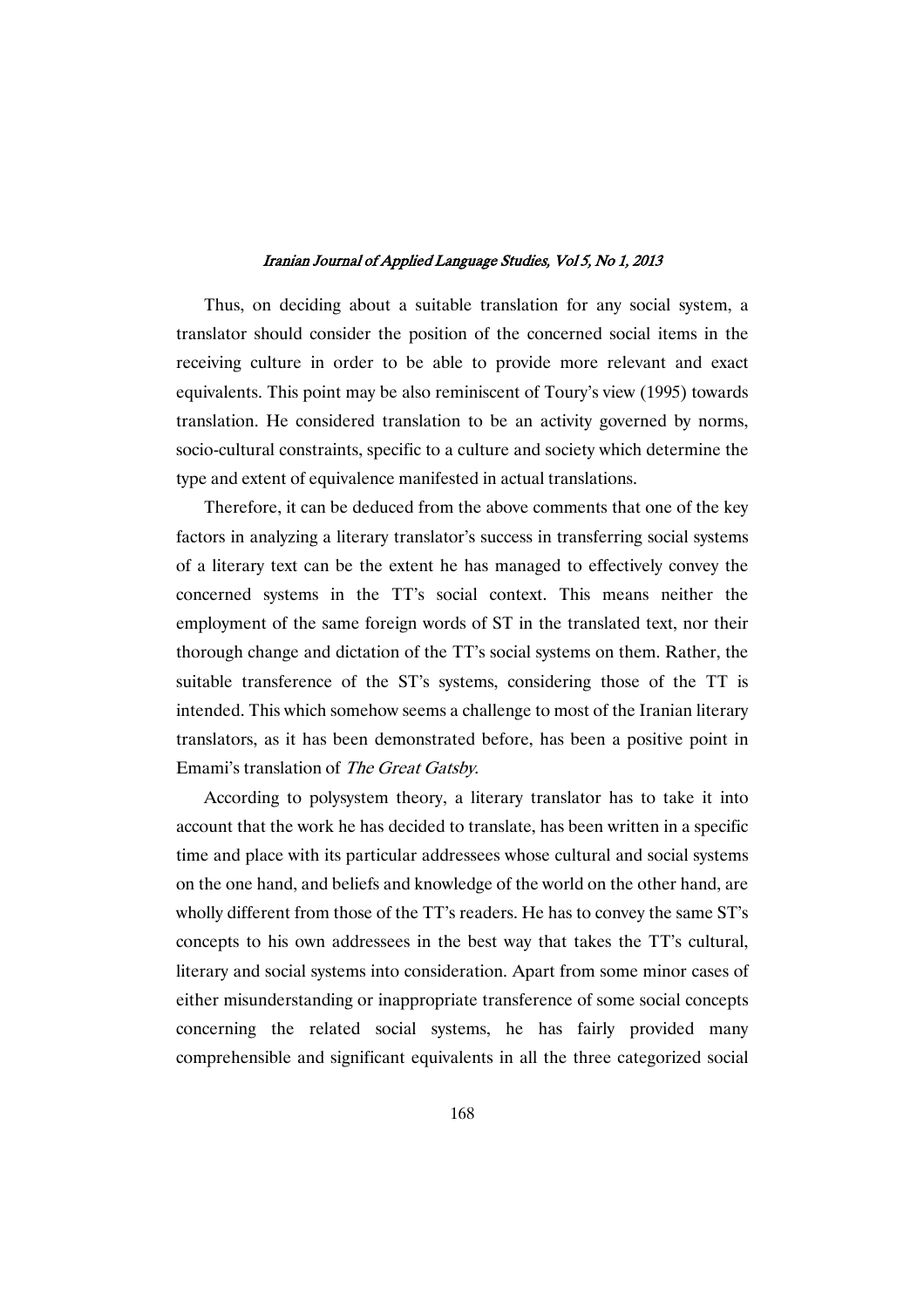systems, which have come up to a valuable work on the whole. Although he has sometimes preferred a ST-oriented technique, especially in reflecting that main conflict between the two predominant classes in the novel, namely the new money and the old money, he has managed to produce an enriched and fluent text with the use of his admirably creative and dynamic prose.

At the end, to generalize the conclusion of the study to the domain of literary translation in Iran as a whole, it can be deduced that, working according to polysystem theory, approximately most of the literary translators in Iran have fortunately managed to convey the ST's concepts existing in its social systems, into their appropriate equivalents, considering the respective structures of the TT.

### References

Bassnett, S. (1980). Translation studies. London: Methuen.

- Bloom, (1986). F. Scott Fitzgerald's the Great Gatsby (Ed.). New York: Chelsea House.
- Even- Zohar, I. (1978). The position of translated literature within the literary polysystem. In L. Venuti (Ed.) (2000), (pp. 192-7).
	- (1990). Polysystems studies. Tel Aviv: Duke University Press.
- Fitzgerald, F. S. (1972). The great gatsby. Harmondsworth: Penguin. Hermans, T. (1999). Translation in systems (Ed.). Manchester: St. Jerome.
- Jakobson, R. (1971b). Language in relation to other communication systems. Selected writings II: Word and language. The Hague-Paris: Mouton.
- Lambert, J. (1995). Translation, systems, and research: The contribution of polysystem studies to translation studies. TTR, 8 (1), 105-152.
- Lefevere, A. (1989). Systems thinking and cultural relativism. Jadavpur Journal of Comparative Literature, 26(7), 55-68.